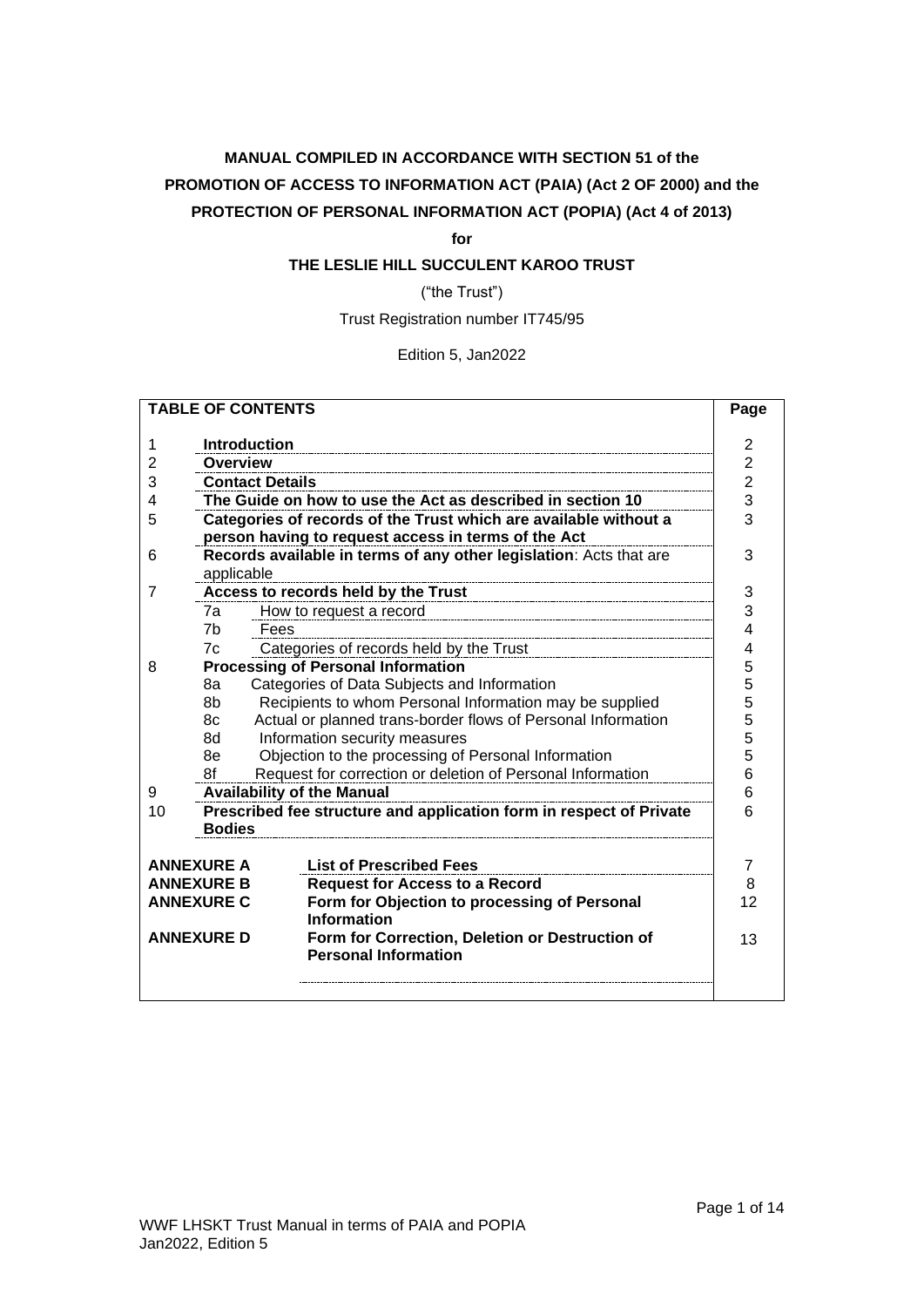### <span id="page-1-0"></span>**1. INTRODUCTION**

The aim of this Manual is to assist potential requestors in requesting access to information (documents or records) from the Trust as contemplated under the Promotion of Access to Information Act no 2 of 2000 ("the Act") and the Protection of Personal Information Act no 4 of 2013 ("POPIA").

This Manual may be amended from time to time and as soon as any amendments have been effected, the latest version of the Manual will be published and distributed in accordance with the Act.

A requester is invited to contact the Information Officer should he or she require any assistance in respect of the use or content of this Manual.

#### <span id="page-1-1"></span>**2. OVERVIEW**

#### **a. Name**

**The Leslie Hill Succulent Karoo Trust** ("the Trust")

#### **b. Brief History & Legal Personality**

**The Leslie Hill Succulent Karoo Trust** is a Trust, registration number **IT745/95.** 

The Trust was founded in 1995 by its namesake, Mr Leslie Hill.

#### **c. Objectives**

An accountant and financier by profession, the late Mr Hill established the Trust fund to fund strategic conservation initiatives in the Succulent Karoo, particularly land acquisition for the creation of core conservation areas.

### **d. Managed by WWF South Africa**

The Trust is managed by WWF South Africa and all records relevant to the Trust are kept by WWF-SA. The Trust has no employees.

#### **e. Auditors of the Trust**

PricewaterhouseCoopers **Stellenbosch** South Africa

### <span id="page-1-2"></span>**3. CONTACT DETAILS OF WWF SOUTH AFRICA**

*(Information required under Section 51(1)(a) of the Act)*

|                         | The Leslie Hill Succulent Karoo Trust          |
|-------------------------|------------------------------------------------|
| <b>Physical Address</b> | Care of WWF South Africa                       |
|                         | First Floor, Bridge House,                     |
|                         | Boundary Terraces,                             |
|                         | 1 Mariendahl Lane,                             |
|                         | Newlands 7700                                  |
|                         | South Africa                                   |
| <b>Postal Address</b>   |                                                |
|                         | P O Box 23273                                  |
|                         | <b>CLAREMONT</b>                               |
|                         | 7735                                           |
|                         | South Africa                                   |
| <b>Phone number</b>     | +27 21 657 6600                                |
| <b>Fax number</b>       | +27 86 535 9433(SA only) / +27 (0) 21 671 0274 |
| Website                 | www.wwf.org.za                                 |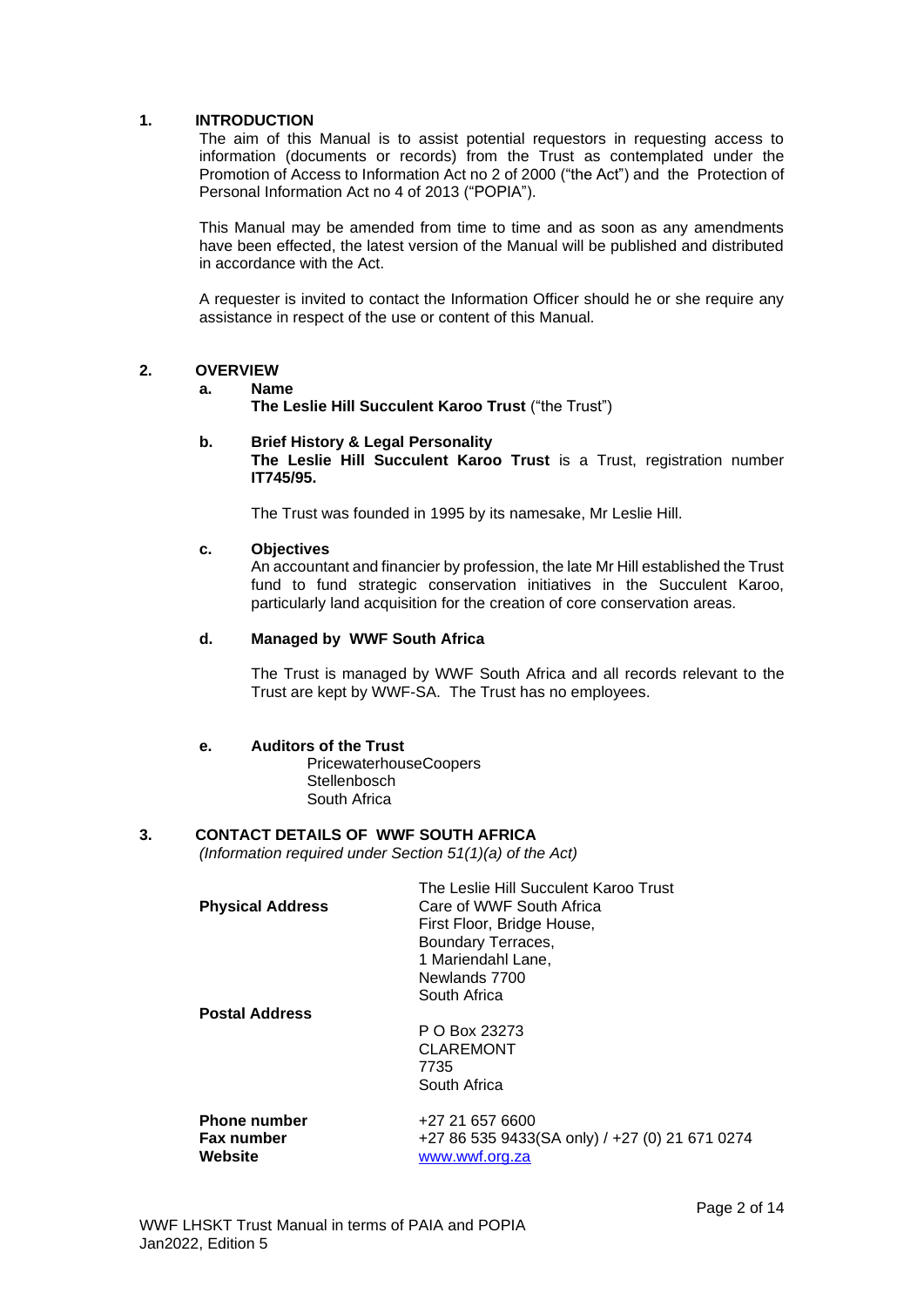#### **Information Officer / Contact Person**

| Mrs Jodie Johnson | Legal & Risk Manager                           |
|-------------------|------------------------------------------------|
| Phone number      | +27 21 657 6600                                |
| Fax number        | +27 86 535 9433(SA only) / +27 (0) 21 671 0274 |
| e-mail address    | paia.request@wwf.org.za                        |

# <span id="page-2-0"></span>**4. THE GUIDE ON HOW TO USE THE ACT AS DESCRIBED IN SECTION 10**

*(Information required under Section 51(1)(b) (i) of the Act)*

A guide on how to use the Act is available from the Information Regulator. Any queries or complaints should be directed to:

JD House, 27 Stiemens Street **Braamfontein** Johannesburg 2001 General Enquiries: [enquiries@inforegulator.org.za](mailto:enquiries@inforegulator.org.za) PAIA Complaints: [PAIAComplaints@inforegulator.org.za](mailto:PAIAComplaints@inforegulator.org.za) POPIA Complaints: POPIAComplaints@inforegulator.org.za

#### <span id="page-2-1"></span>**5. CATEGORIES OF RECORDS OF THE TRUST WHICH ARE AVAILABLE WITHOUT A PERSON HAVING TO REQUEST ACCESS IN TERMS OF THE ACT** *(Information required under Section 51(1)(b) (ii) of the Act)*

Annual Financial Statements

### <span id="page-2-2"></span>**6. RECORDS AVAILABLE IN TERMS OF THE FOLLOWING LEGISLATION: Acts that are applicable to the Trust**

*(Information required under Section 51(1)(b)(iii) of the Act)*

Records are kept in accordance with such legislation as is applicable to the Trust, which includes but is not limited to, the following legislation:

Trust Property Control Act (Act 57 of 1988) Income Tax Act (No 58 of 1962) Value Added Tax Act (No 89 of 1991) Protection of Personal Information Act (No 4 of 2013) Electronic Communications and Transactions Act, (No. 25 of 2002).

## <span id="page-2-3"></span>**7. ACCESS TO RECORDS HELD BY THE TRUST**

*(Information required under Section 51(1)(b)(iv) of the Act)* It should be noted that any and all records, whether specifically listed herein or not, shall only be made available subject to the provisions of the Act.

### <span id="page-2-4"></span>**a. How to request access to a record**

The requestor must make use of the prescribed form to make the request, a copy of which is attached as ANNEXURE B to this manual. The request must be made to the Information Officer at the address of WWF-SA provided herein.

The requester must

- i. Provide sufficient detail in the request to enable the Information Officer to identify the record or records requested and the requester.
- ii. Indicate which form of access is required.
- iii. Specify a postal address or fax number in South Africa, or an e-mail address. The requestor should also indicate if, in addition to a written reply, any other manner is to be used to inform the requester and state the necessary particulars to be so informed.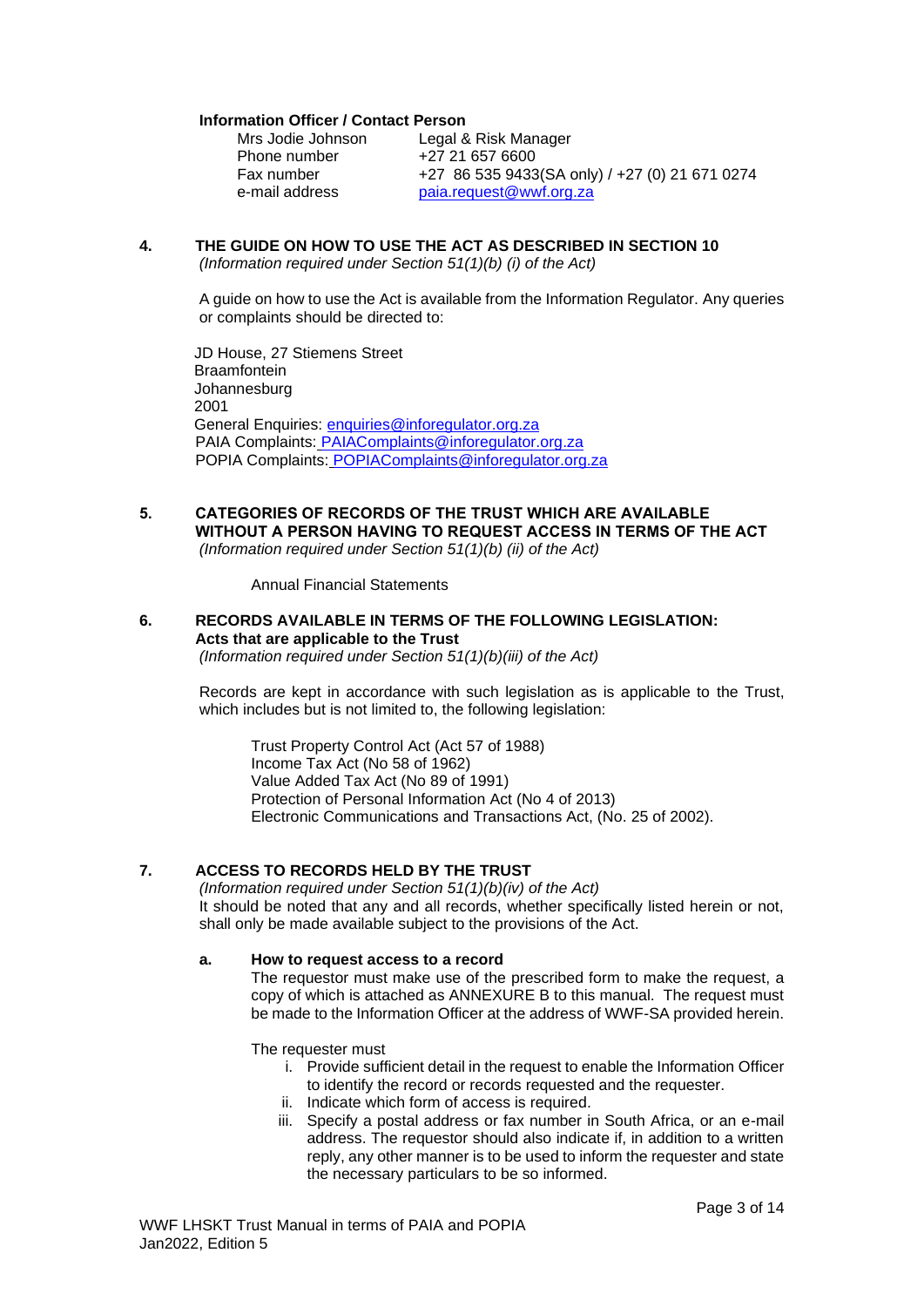- iv. Identify the right that is sought to be exercised or protected and provide an explanation of why the requested record is required for the exercise or protection of that right.
- v. submit proof, to the satisfaction of the head of the private body, of the capacity in which the requester is making the request if a request is made on behalf of another.

Completed request forms together with the request fee (if applicable) should be submitted to the Information Officer as described under item 3: CONTACT DETAILS.

The request for access to records will deem to have been made once the form has been received by our offices.

### <span id="page-3-0"></span>**b. Fees**

A requester who seeks access to a record containing personal information about that requester is not required to pay the request fee. Every other requester, who is not a personal requester, must pay the request fee:

- The information officer must by notice require the requester (other than a personal requester) to pay the prescribed request fee (if any) before further processing the request.
- The fee that a requester must pay to a private body is R50.00. The requester may lodge an application to the court against the tender or payment of the request fee.
- After the Information Officer has made a decision on the request, the requester must be notified in the form he or she required.
- If the request is granted, then a further access fee must be paid for reproduction and for search and preparation to search and prepare the record for disclosure.

Should you require greater clarity, we refer you to the Guide on how to use the Promotion of Access to Information Act available from the Information Regulator on the website https://www.justice.gov.za/inforeg/index.html

### <span id="page-3-1"></span>**c. Categories of records held by WWF-SA on behalf of the Trust**

#### **i. Administration & Operational Records**

*(as may be required for the day to day running of the Trust)*

- Address Lists
- **Correspondence**
- General Housekeeping information
- Minutes of meetings

#### **ii. Other Records and Information pertaining (but not limited) to**

- **Financial Management** including Budgets, Banking, Investment statements & reports, Quarterly and Annual Financial reports, Accounting records, Auditor's reports and Annual Reviews, Tax Returns and VAT reports.
- **Governance**, such as the Trust Deed, Registration of trustees with the Master of the High Court.
- **Legal and Compliance**, Funding agreements and Memoranda of Understanding.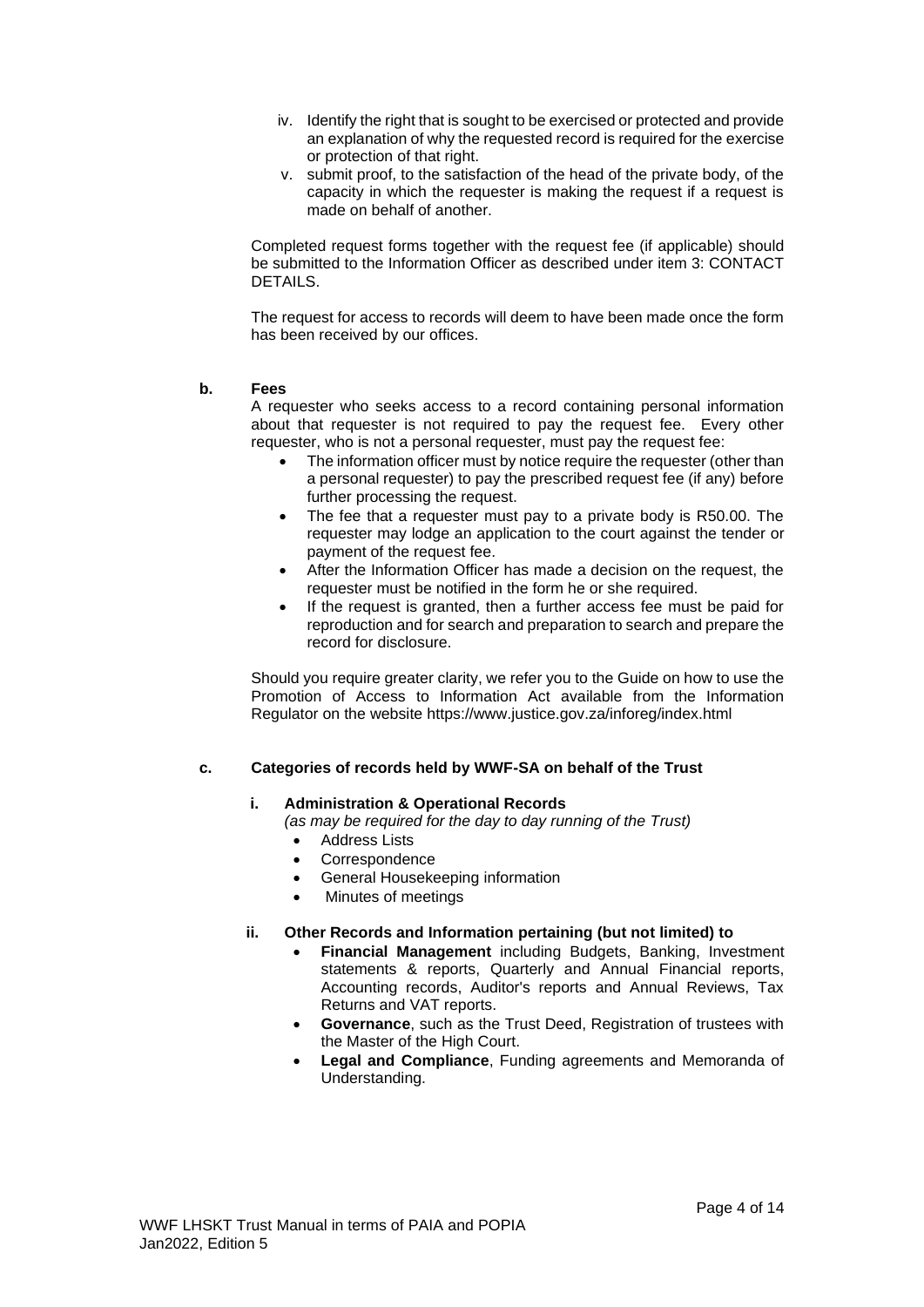### <span id="page-4-0"></span>**8. PROCESSING OF PERSONAL INFORMATION**

*(Information required under Section 51(1)(c) of the Act)*

Not applicable. At this stage the Information Regulator has not prescribed any other categories of records that is automatically available without having to request access in terms of PAIA.

| <b>Data Subject</b>                                                | Personal Information which may be processed                                                                     |
|--------------------------------------------------------------------|-----------------------------------------------------------------------------------------------------------------|
| Directors / Trustees                                               | Names and surnames, email addresses, phone<br>numbers, ID numbers, employment history, social<br>media handles, |
| Service providers / Consultants /<br><b>Contractors / Partners</b> | Names and surnames, email addresses, phone<br>numbers, registration number, bank account<br>details.            |

<span id="page-4-1"></span>a. Categories of data subjects and information include:

- <span id="page-4-2"></span>b. Recipients to whom Personal Information may be supplied
	- i. Government and Regulatory bodies;
	- ii. Financial Institutions;
	- iii. Suppliers and Service Providers;
	- iv. Agents.
- <span id="page-4-3"></span>c. Trans-border flows of Personal Information
	- i. The Trust may transfer the Personal Information of a data subject to a third party in a foreign country, if:
		- The third party receiving the information is subject to a law, binding corporate rules or a binding agreement which provides adequate protection of the Personal Information; or
		- The data subject consents to the transfer; or
		- The transfer is necessary for the performance of a contract between the data subject and the Trust or the implementation of pre-contractual measures taken in response to the data subject's request; or
		- The transfer is necessary for the conclusion or performance of a contract in the interest of the data subject between the Trust and the third party; or
		- .The transfer is for the benefit of the data subject and it is not reasonably practicable to obtain consent of the data subject, and if it were reasonably practicable to obtain consent, the data subject would be likely to give consent.
- <span id="page-4-4"></span>d. Information security measures
	- i. IT data security systems in place;
	- ii. Physical access control;
	- iii. Policies and procedures in place.
- <span id="page-4-5"></span>e. Objection to the processing of Personal Information
	- Any person to whom Personal Information in the possession of the Trust relates (the "data subject"), may at any time submit an objection to the processing of their Personal Information by completing the prescribed form attached as Annexure C hereto. The Information Officer will provide reasonable assistance as necessary to the data subject, free of charge, to enable the data subject to make the objection.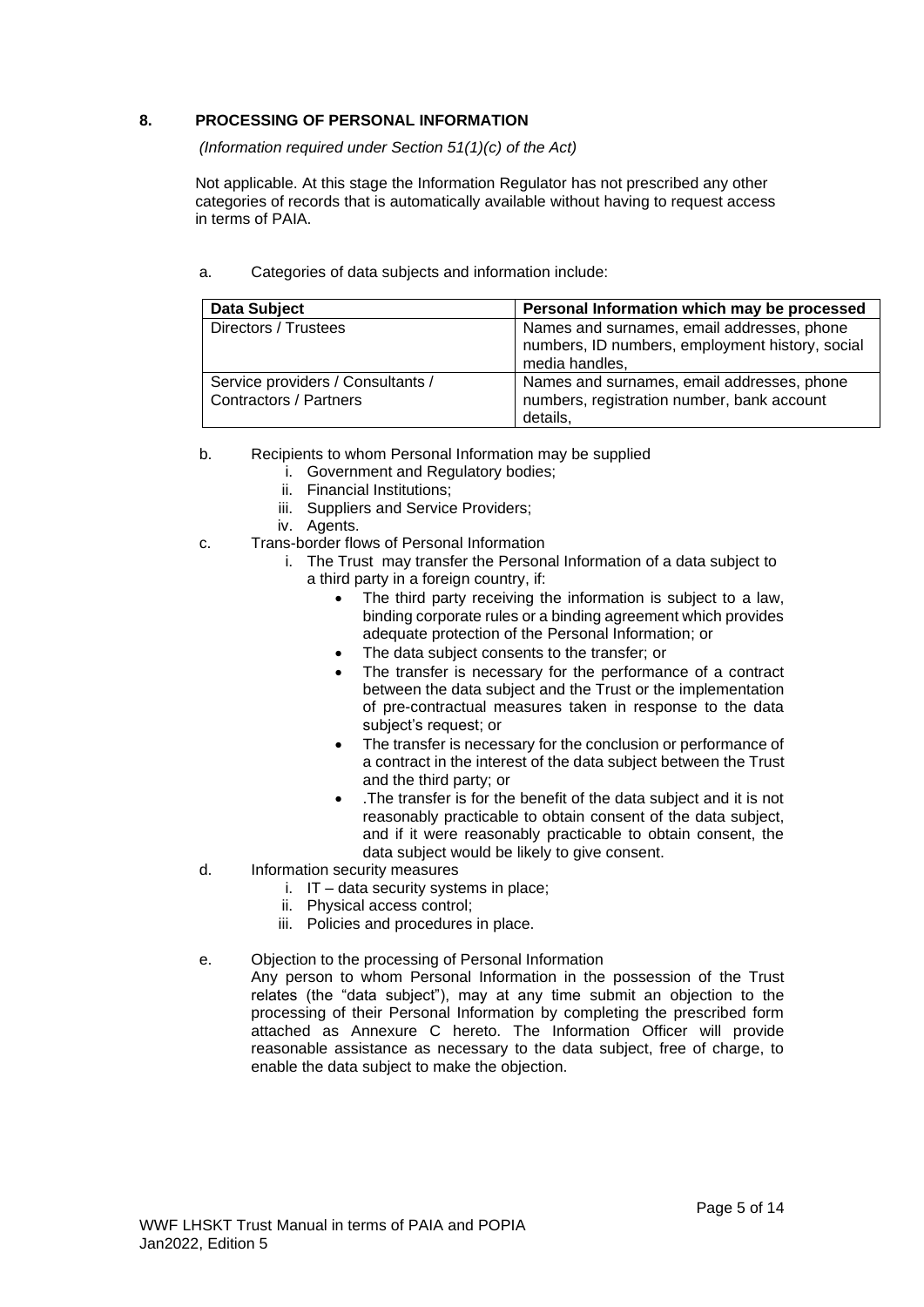<span id="page-5-0"></span>f. Request for correction or deletion of Personal Information A data subject may at any time request the correction or deletion of their Personal Information or the deletion or destruction of a record of Personal Information by completing the prescribed form attached as Annexure D hereto. The Information Officer will provide reasonable assistance as necessary to the data subject, free of charge to enable the data subject to complete the form.

### <span id="page-5-1"></span>**9. AVAILABILITY OF THE MANUAL**

*(Information required under Section 51(3) of the Act)*

A copy of this manual is available on the website of WWF South Africa at [https://www.wwf.org.za/access\\_to\\_information/;](https://www.wwf.org.za/access_to_information/) and is also available for inspection at the reception desk of WWF South Africa and available to any person upon request for which copies can be made at a charge of R1.10 (one rand ten cents) per A4 page.

### <span id="page-5-2"></span>**10. PRESCRIBED FEE STRUCTURE AND APPLICATION FORM IN RESPECT OF PRIVATE BODIES**

The fee structure and the application form are prescribed under the Act and are attached to this manual. It is also available from:

- the Government Gazette,
- the website of the Department of Justice and Constitutional Development [\(www.doj.gov.za\)](http://www.doj.gov.za/) (section: "regulations")
- the Information Regulator website (https://inforegulator.org.za/docs.html).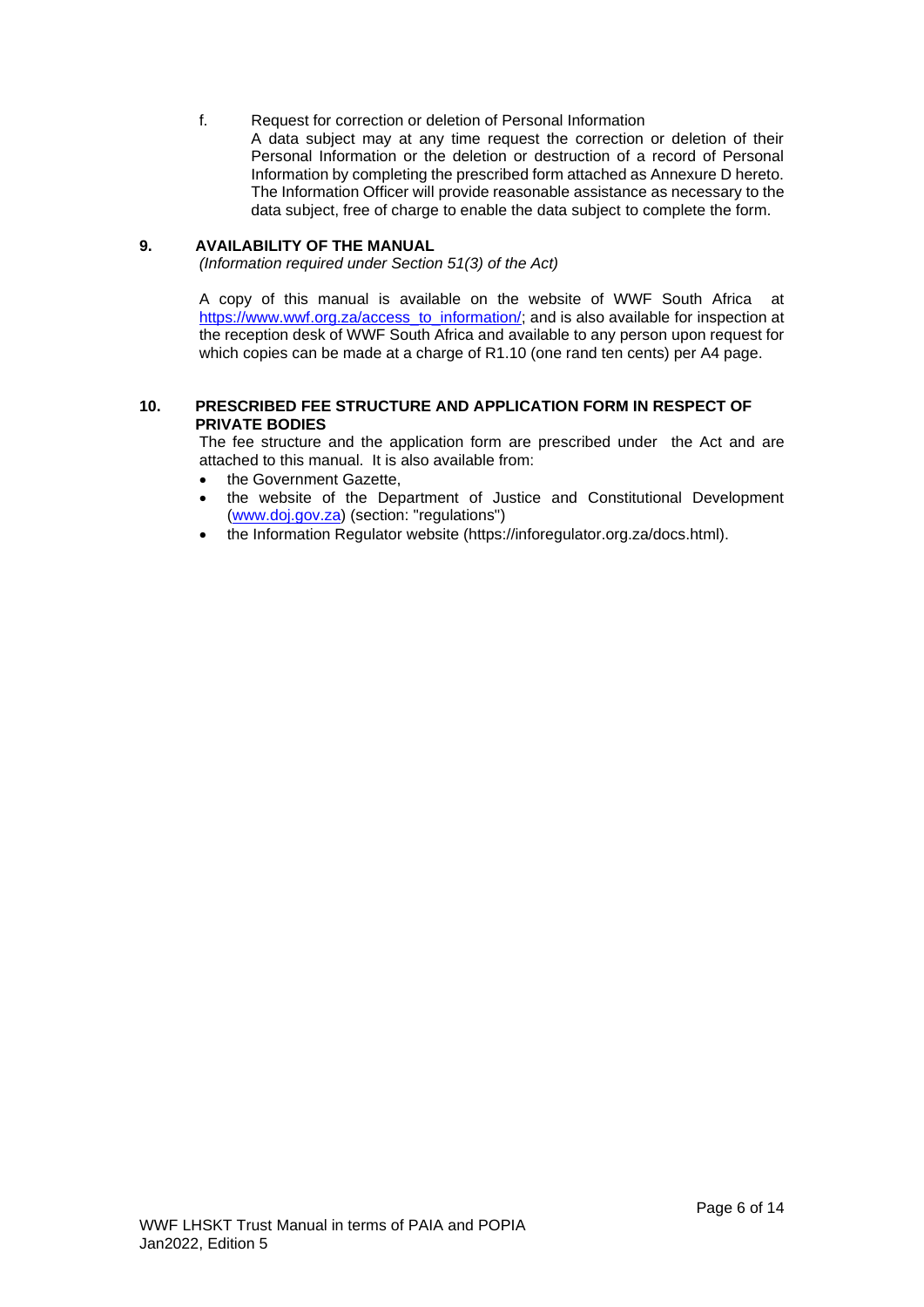# <span id="page-6-0"></span>**11. ANNEXURE A FEES IN RESPECT OF PRIVATE BODIES**

| Item           | Description                                                                                                                                                                                                   | Amount                                                                        |  |
|----------------|---------------------------------------------------------------------------------------------------------------------------------------------------------------------------------------------------------------|-------------------------------------------------------------------------------|--|
| $\mathbf{1}$   | The request fee payable by every requester                                                                                                                                                                    | R140.00                                                                       |  |
| $\overline{2}$ | Photocopy / printed black and white copy of each A4-size page (per<br>page or part thereof)                                                                                                                   | R<br>2.00                                                                     |  |
| 3              | Printed copy of A4-size page (per page or part thereof)                                                                                                                                                       | R.<br>2.00                                                                    |  |
| $\overline{4}$ | For a copy in a computer-readable form on:<br>(i) Flash drive (to be provided by the requestor).<br>(ii) Compact disc                                                                                         | R 40.00                                                                       |  |
|                | • If provided by the requestor;<br>• If provided to the requestor.                                                                                                                                            | R 40.00<br>R 60.00                                                            |  |
| 5              | For the transcription of visual images per A4-size page.                                                                                                                                                      | Service to be<br>outsourced,                                                  |  |
| 6              | Copy of visual images                                                                                                                                                                                         | dependent on<br>quotation from<br>Service Provider                            |  |
| $\overline{7}$ | Transcription of an audio record, per A4-size page                                                                                                                                                            | R 24.00                                                                       |  |
| 8              | Copy of an audio record on:<br>(i) Flash Drive (to be provided by requestor).<br>(ii) Compact disc<br>• If provided by the requestor;<br>• If provided to the requestor.                                      | R 40.00<br>R 40.00<br>R 60.00                                                 |  |
| 9              | To search for and prepare the record for disclosure for each hour or<br>part of an hour, excluding the first hour, reasonably required for such<br>search and preparation.<br>To not exceed the total cost of | R145.00<br>R435.00                                                            |  |
| 10             | Deposit: If search exceeds 6 hours                                                                                                                                                                            | One third of amount<br>per request<br>calculated in terms of<br>items 2 to 8. |  |
| 11             | Postage, e-mail or any other electronic transfer.                                                                                                                                                             | Actual expense, if<br>any.                                                    |  |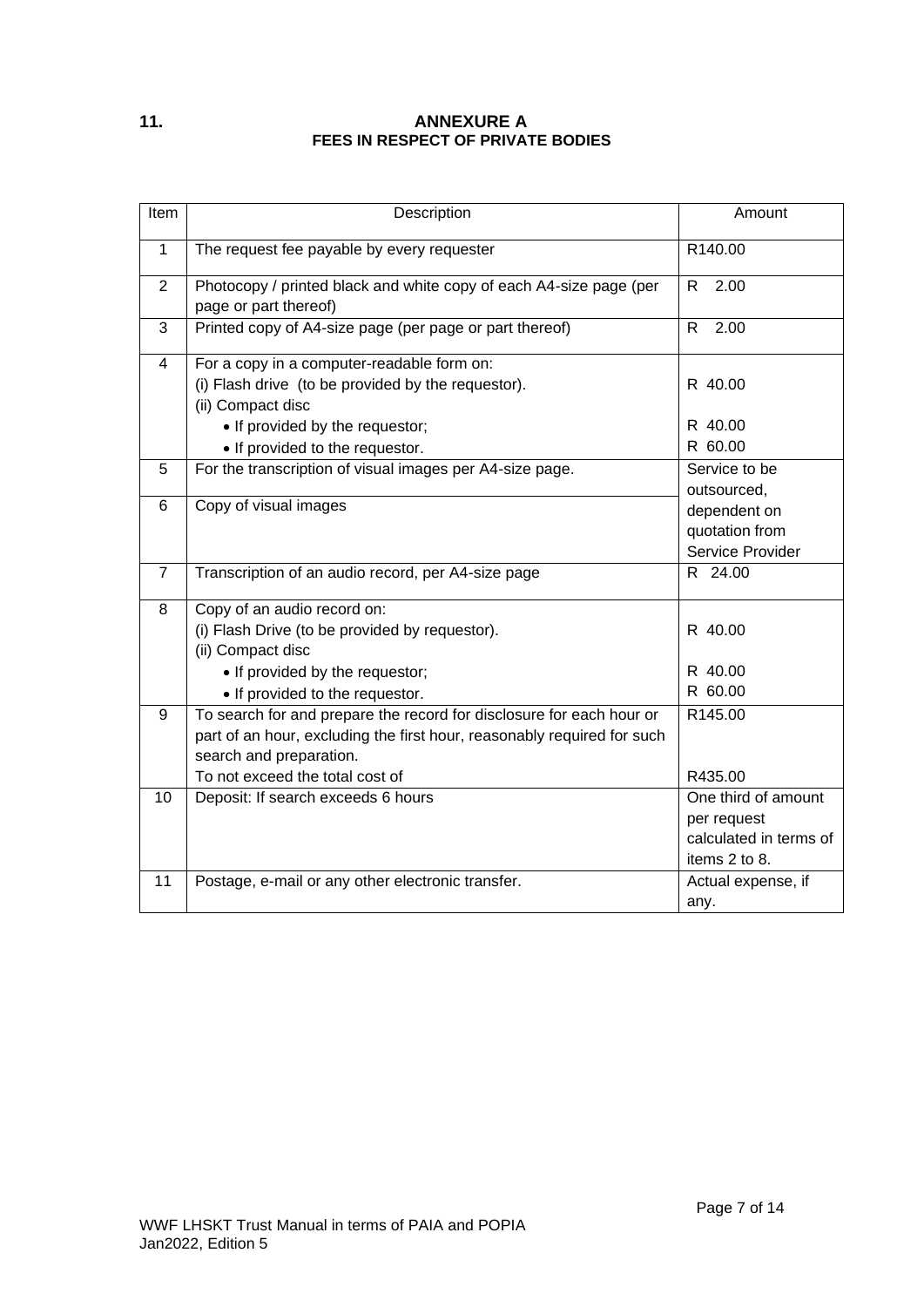# <span id="page-7-0"></span>**12. ANNEXURE B REQUEST FOR ACCESS TO RECORD OF PRIVATE BODY**

(Section 53(1) of the Promotion of Access to Information Act, 2000 Act No. 2 of 2000)

# **[Regulation 10]**

# **A. Particulars of private body**

### **The Leslie Hill Succulent Karoo Trust care of WWF SOUTH AFRICA**

P O Box 23273, Claremont 7735 South Africa

Or deliver to:

Mail to:

First Floor, Bridge House, Boundary Terraces, 1 Mariendahl Lane, Newlands 7700 South Africa

Or fax to 086 535 9433(SA only) / +27 (0) 21 671 0274

Or e-mail to [paia.request@wwf.org.za](mailto:paia.request@wwf.org.za) (as an attachment)

#### **Attention: The Information Officer Mrs Jodie Johnson**

# **B. Particulars of person requesting access to the record**

| (a) | The particulars of the person who requests access to the record must be given below. |
|-----|--------------------------------------------------------------------------------------|
| (b) | The address and/or fax number in South Africa to which the information is to be sent |
|     | must be given.                                                                       |
| (C) | Proof of the capacity in which the request is made, if applicable, must be attached. |

Full names and surname:

| Identity number:  |                                                                           |
|-------------------|---------------------------------------------------------------------------|
| Postal address:   |                                                                           |
|                   |                                                                           |
|                   |                                                                           |
|                   |                                                                           |
| Postal Code       |                                                                           |
| Telephone number: |                                                                           |
| Fax number:       |                                                                           |
| E-mail address:   |                                                                           |
|                   | Capacity in which request is made, when made on behalf of another person: |
|                   |                                                                           |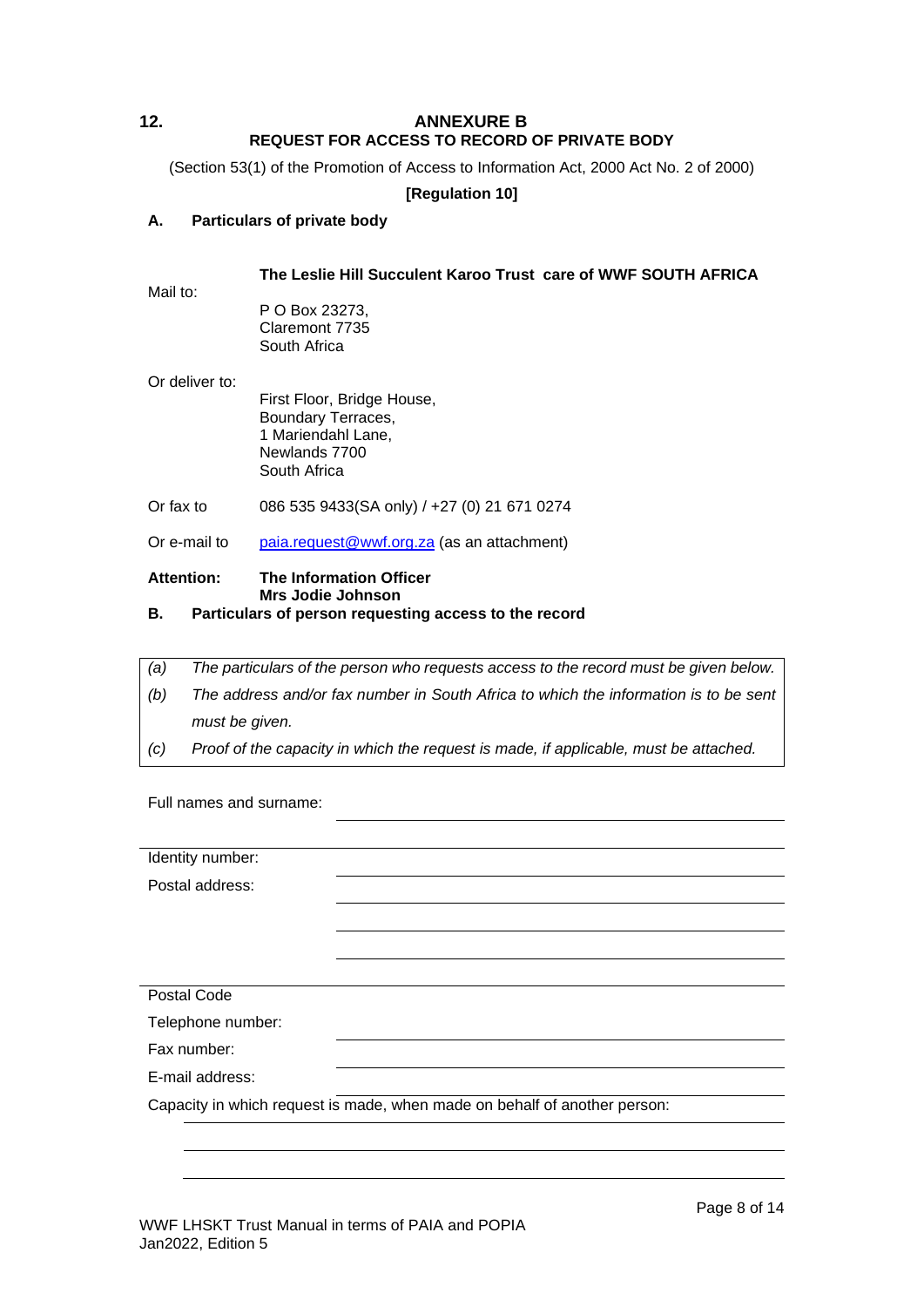# **C. Particulars of person on whose behalf request is made**

This section must be completed ONLY if a request for information is made on behalf of *another person.*

Full names and surname:

Identity number:

# **D. Particulars of record**

*(a) Provide full particulars / details of the record to which access is requested, including the reference number if that is known to you, to enable the record to be located.*

- *(b) If the provided space is inadequate, please continue on a separate page and attach it to this form. The requester must sign all the additional pages.*
- 1. Description of record or relevant part of the record:
- 2. Reference number, if available:
- 3. Any further particulars of record:

### **E. Fees**

- *(a) A request for access to a record, other than a record containing personal information about yourself, will be processed only after a request fee of R140.00 has been paid.*
- *(b) The fee payable for access to a record depends on the form in which access is required and the reasonable time required to search for and prepare a record.*
- *(c) If you qualify for exemption of the payment of any fee, please state the reason for exemption.*

Reason for exemption from payment of fees: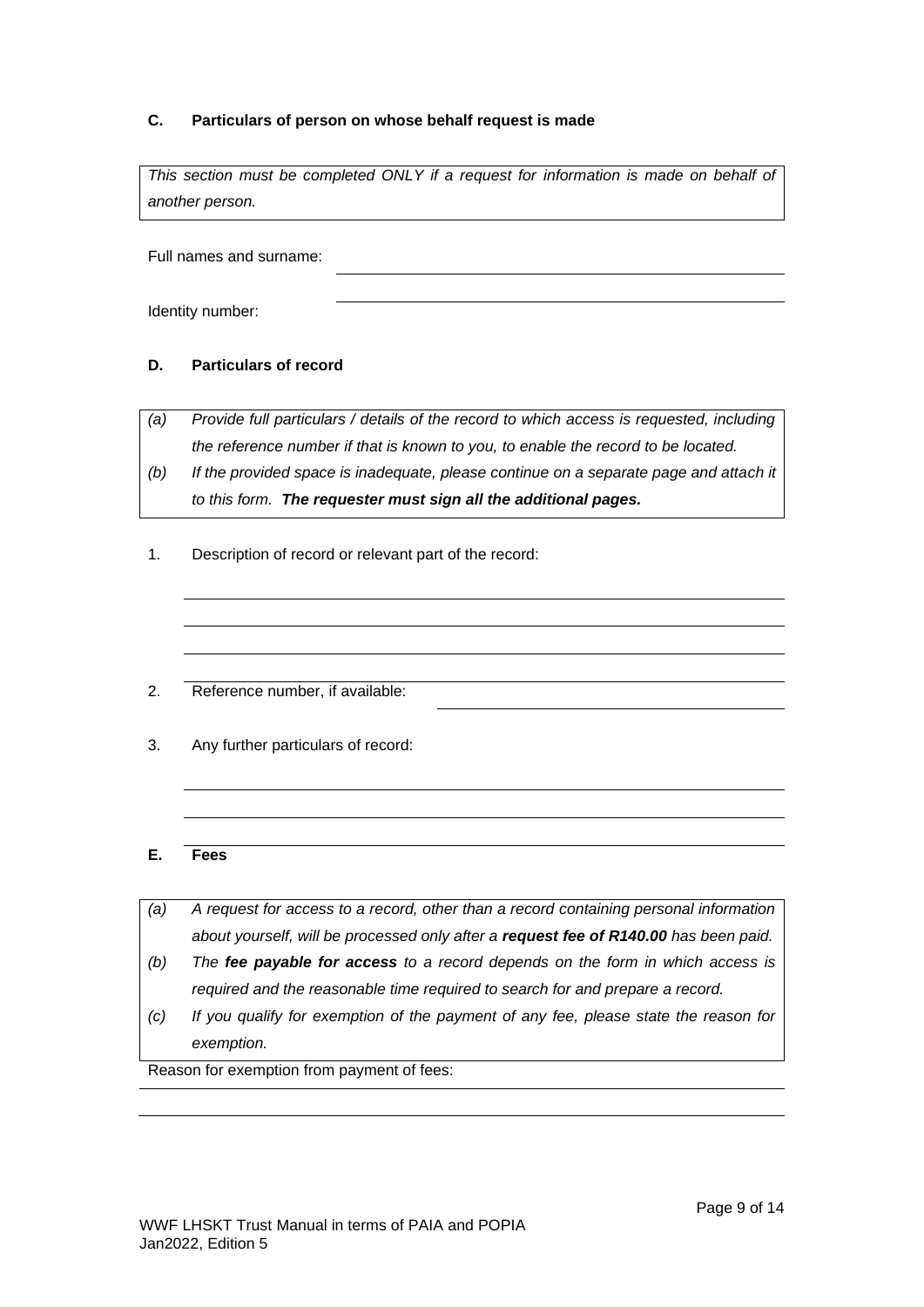# **F. Form of access to record**

*If you are prevented by a disability to read, view or listen to the record in the form of access provided for in 1 to 4 hereunder, state your disability and indicate in which form the record is required.*

| Disability:                                                                                         |                                                                                      |                                               |      |                                  |  | Form in which record is required: |  |  |
|-----------------------------------------------------------------------------------------------------|--------------------------------------------------------------------------------------|-----------------------------------------------|------|----------------------------------|--|-----------------------------------|--|--|
|                                                                                                     |                                                                                      |                                               |      |                                  |  |                                   |  |  |
|                                                                                                     |                                                                                      |                                               |      |                                  |  |                                   |  |  |
|                                                                                                     |                                                                                      |                                               |      |                                  |  |                                   |  |  |
| Mark the appropriate box with an X.                                                                 |                                                                                      |                                               |      |                                  |  |                                   |  |  |
| <b>NOTES:</b>                                                                                       |                                                                                      |                                               |      |                                  |  |                                   |  |  |
| (a)                                                                                                 | Compliance with your request in the specified form may depend on the form in which   |                                               |      |                                  |  |                                   |  |  |
|                                                                                                     | the record is available.                                                             |                                               |      |                                  |  |                                   |  |  |
| (b)                                                                                                 | Access in the form requested may be refused in certain circumstances. In such a case |                                               |      |                                  |  |                                   |  |  |
|                                                                                                     | you will be informed if access will be granted in another form.                      |                                               |      |                                  |  |                                   |  |  |
| (c)                                                                                                 | The fee payable for access to the record, if any, will be determined partly by the   |                                               |      |                                  |  |                                   |  |  |
|                                                                                                     | form in which access is requested.                                                   |                                               |      |                                  |  |                                   |  |  |
| 1.                                                                                                  | If the record is in written or printed form:                                         |                                               |      |                                  |  |                                   |  |  |
|                                                                                                     | copy of record*<br>inspection of record                                              |                                               |      |                                  |  |                                   |  |  |
| 2.                                                                                                  | If record consists of visual images                                                  |                                               |      |                                  |  |                                   |  |  |
|                                                                                                     | (this includes photographs, slides, video recordings, computer-generated images,     |                                               |      |                                  |  |                                   |  |  |
|                                                                                                     | sketches, etc.):                                                                     |                                               |      |                                  |  |                                   |  |  |
|                                                                                                     | view the images                                                                      | copy of the images*                           |      |                                  |  | transcription of the images*      |  |  |
| 3.                                                                                                  | If record consists of recorded words or information which can be reproduced in       |                                               |      |                                  |  |                                   |  |  |
|                                                                                                     | sound:                                                                               |                                               |      |                                  |  |                                   |  |  |
|                                                                                                     | listen to the soundtrack                                                             |                                               |      | transcription of the soundtrack* |  |                                   |  |  |
|                                                                                                     | (audio cassette)                                                                     |                                               |      |                                  |  | (written or printed document)     |  |  |
| 4.                                                                                                  | If record is held on computer or in an electronic or machine-readable form:          |                                               |      |                                  |  |                                   |  |  |
|                                                                                                     | printed<br>0f<br>copy                                                                | printed                                       | copy | of                               |  | copy in computer readable         |  |  |
|                                                                                                     | record*                                                                              | information derived                           |      |                                  |  | form                              |  |  |
|                                                                                                     |                                                                                      | from the record*<br>(stiffy or compact disc)* |      |                                  |  |                                   |  |  |
| *If you requested a copy or transcription or stiffy / compact disc of a record<br><b>YES</b><br>NO. |                                                                                      |                                               |      |                                  |  |                                   |  |  |
|                                                                                                     | (above), do you wish the copy or transcription to be posted to you?                  |                                               |      |                                  |  |                                   |  |  |
|                                                                                                     | Postage is payable.                                                                  |                                               |      |                                  |  |                                   |  |  |

# **G. Particulars of right to be exercised or protected**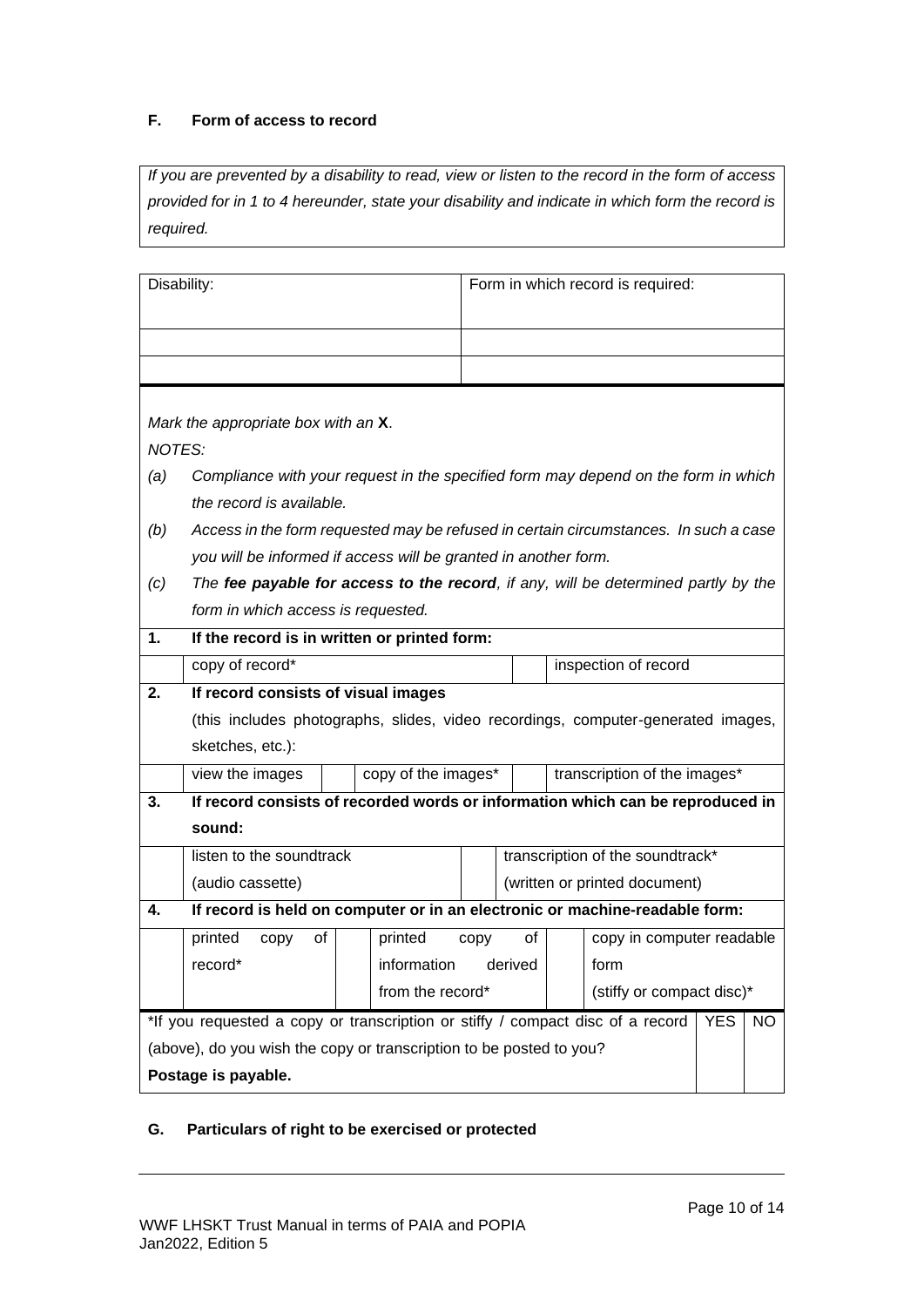*If the provided space is inadequate, please continue on a separate page and attach it to this form. The requester must sign all the additional pages.*

- 1. Indicate which right is to be exercised or protected:
- 2. Explain why the record requested is required for the exercise or protection of the aforementioned right:

# **H. Notice of decision regarding request for access**

*You will be notified in writing whether your request has been approved / denied. If you wish to be informed in another manner, please specify the manner and provide the necessary particulars to enable compliance with your request.*

How would you prefer to be informed of the decision regarding your request for access to the record?

Signed at \_\_\_\_\_\_\_\_\_\_\_\_\_\_\_\_\_\_\_\_\_\_\_\_\_\_\_ this \_\_\_\_\_\_\_\_ day of \_\_\_\_\_\_\_\_\_\_\_\_\_\_\_ 20 \_\_\_

SIGNATURE OF REQUESTER / PERSON ON WHOSE BEHALF REQUEST IS MADE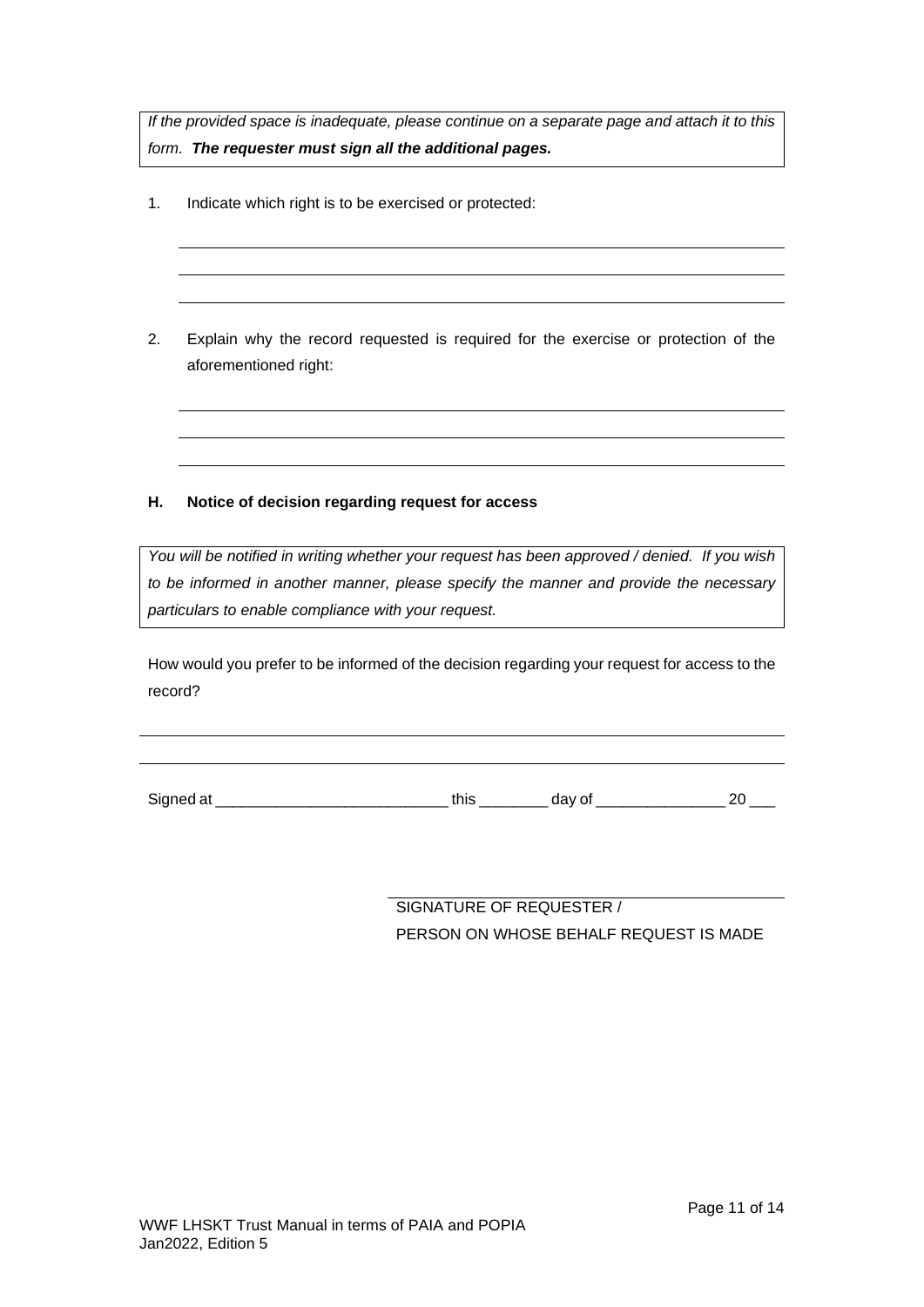## <span id="page-11-0"></span>**13. ANNEXURE C**

#### **OBJECTION TO THE PROCESSING OF PERSONAL INFORMATION IN TERMS OF SECTION 11(3) OF THE PROTECTION OF PERSONAL INFORMATION ACT, 2013**

### **REGULATIONS RELATING TO THE PROTECTION OF PERSONAL INFORMATION, 2018** [Regulation 2]

*Note:*

- *1. Affidavits or other documentary evidence as applicable in support of the objection may be attached.*
- *2. If the space provided for in this form is inadequate, submit information as an Annexure to this Form and sign each page.*
- *3. Complete as applicable.*

| $\overline{A}$                                                    | <b>DETAILS OF DATA SUBJECT</b>                                                                               |
|-------------------------------------------------------------------|--------------------------------------------------------------------------------------------------------------|
| Name(s) and surname<br>/ registered name of<br>data subject:      |                                                                                                              |
| Unique Identifier /<br><b>Identity Number</b>                     |                                                                                                              |
| Residential, postal or<br>business address:                       |                                                                                                              |
|                                                                   | Code(                                                                                                        |
| Contact numbers(s):                                               |                                                                                                              |
| Fax number / E-mail<br>Address:                                   |                                                                                                              |
| B                                                                 | DETAILS OF RESPONSIBLE PARTY                                                                                 |
| Name(s) and surname<br>/ Registered name of<br>responsible party: |                                                                                                              |
| Residential, postal or<br>business address:                       |                                                                                                              |
|                                                                   | Code(                                                                                                        |
| Contact number(s):                                                |                                                                                                              |
| Fax number / E-mail<br>address:                                   |                                                                                                              |
| $\mathbf c$                                                       | REASONS FOR OBJECTION IN TERMS OF SECTION 11(1)(d) to (f)<br>(Please provide detailed reasons for objection) |
|                                                                   |                                                                                                              |
|                                                                   |                                                                                                              |
|                                                                   |                                                                                                              |
|                                                                   |                                                                                                              |
|                                                                   |                                                                                                              |

Signed at ……………………………………….this ………day of …………………………20……

……………………………………………………. Signature of data subject / designated person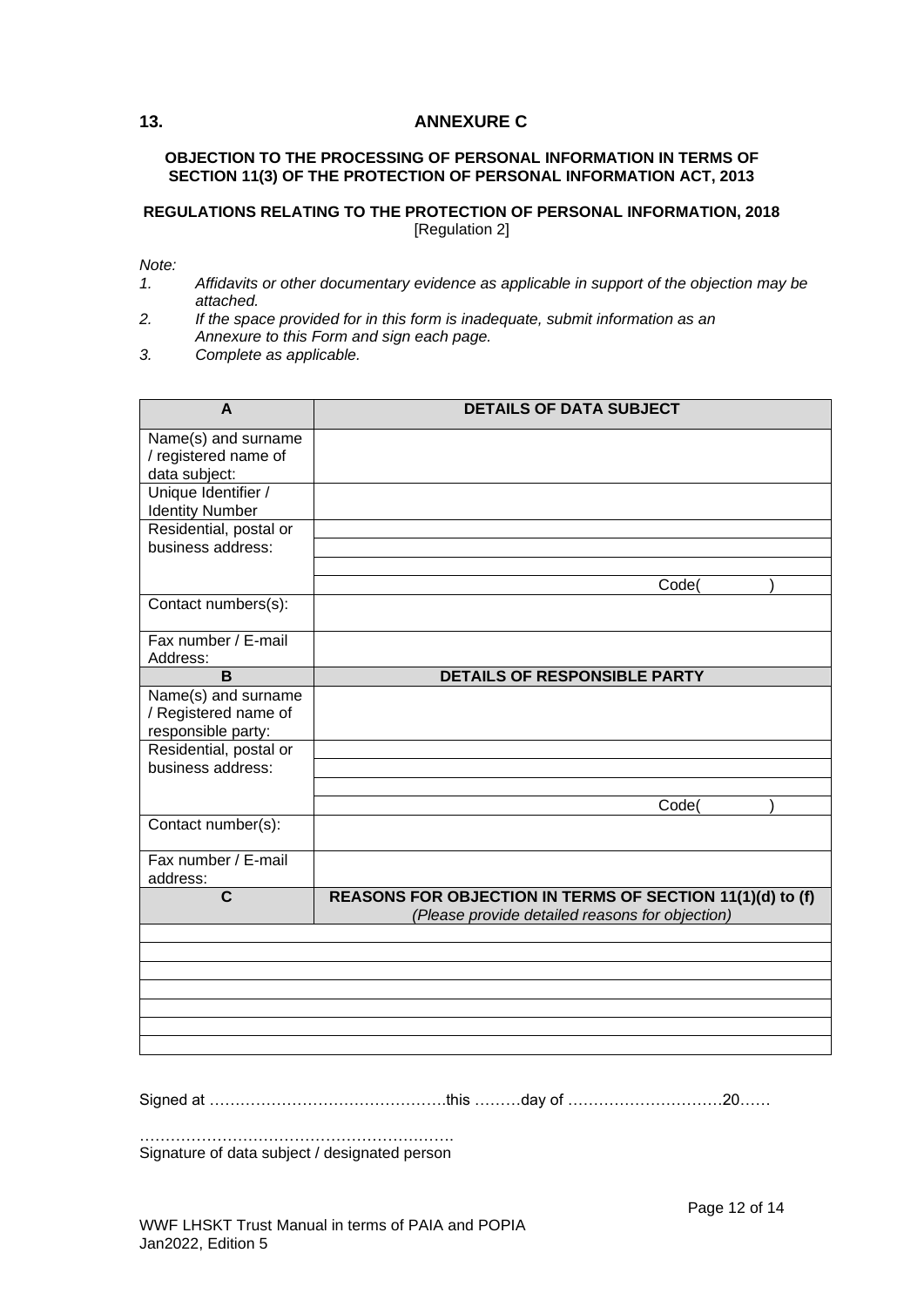# <span id="page-12-0"></span>**14. ANNEXURE D**

### **REQUEST FOR CORRECTION OR DELETION OF PERSONAL INFORMATION OR DESTROYING OR DELETION OF RECORD OF PERSONAL INFORMATION IN TERMS OF SECTION 24(1) OF THE PROTECTION OF PERSONAL INFORMATION ACT**

## **REGULATIONS RELATING TO THE PROTECTION OF PERSONAL INFORMATION, 2018** [Regulation 3]

### *Note:*

- *1. Affidavits or other documentary evidence as applicable in support of the objection may be attached.*
- *2. If the space provided for in this form is inadequate, submit information as an Annexure to this Form and sign each page.*
- *3. Complete as applicable.*

#### Mark the appropriate box with an "x" **Request for:**



Correction or deletion of the personal information about a data subject which is in possession or under control of the responsible party.

Destroying or deletion of a record of personal information about the data subject which is in possession or under the control of the responsible party and who is no longer authorised to retain the record of the information.

| A                                           | <b>DETAILS OF DATA SUBJECT</b>                       |
|---------------------------------------------|------------------------------------------------------|
| Name(s) and surname                         |                                                      |
| / registered name of                        |                                                      |
| data subject:                               |                                                      |
| Unique Identifier /                         |                                                      |
| <b>Identity Number</b>                      |                                                      |
| Residential, postal or                      |                                                      |
| business address:                           |                                                      |
|                                             |                                                      |
|                                             | Code(                                                |
| Contact numbers(s):                         |                                                      |
| Fax number / E-mail                         |                                                      |
| Address:                                    |                                                      |
| B                                           | <b>DETAILS OF RESPONSIBLE PARTY</b>                  |
| Name(s) and surname                         |                                                      |
| / Registered name of                        |                                                      |
| responsible party:                          |                                                      |
| Residential, postal or<br>business address: |                                                      |
|                                             |                                                      |
|                                             | Code(                                                |
| Contact number(s):                          |                                                      |
|                                             |                                                      |
| Fax number / E-mail                         |                                                      |
| address:                                    |                                                      |
| C                                           | INFORMATION TO BE CORRECTED / DELETED / DESTRUCTED / |
|                                             | <b>DESTROYED</b>                                     |
|                                             |                                                      |
|                                             |                                                      |